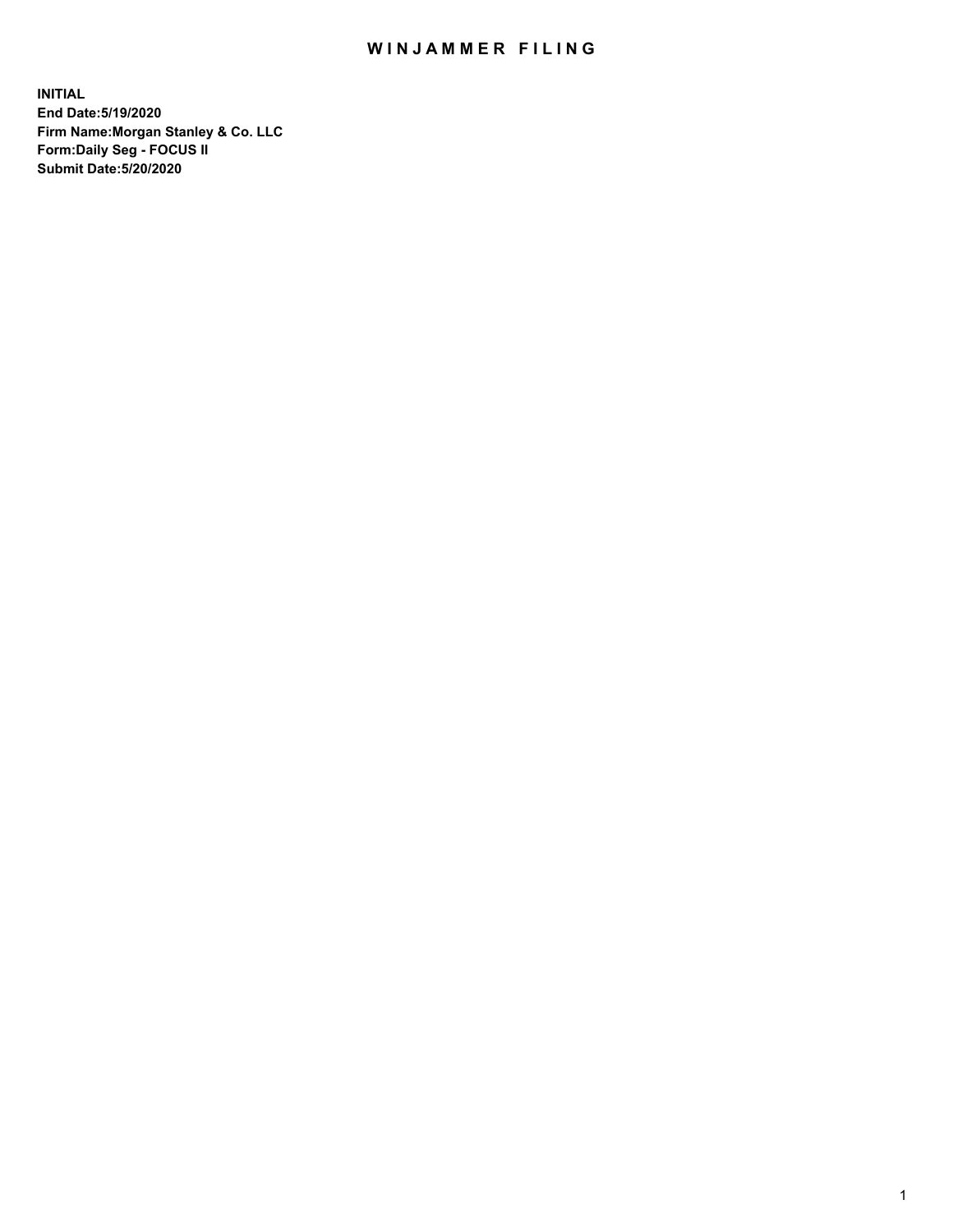**INITIAL End Date:5/19/2020 Firm Name:Morgan Stanley & Co. LLC Form:Daily Seg - FOCUS II Submit Date:5/20/2020 Daily Segregation - Cover Page**

| Name of Company                                                                                                                                                                                                                                                                                                                | Morgan Stanley & Co. LLC                                |
|--------------------------------------------------------------------------------------------------------------------------------------------------------------------------------------------------------------------------------------------------------------------------------------------------------------------------------|---------------------------------------------------------|
| <b>Contact Name</b>                                                                                                                                                                                                                                                                                                            | <b>Ikram Shah</b>                                       |
| <b>Contact Phone Number</b>                                                                                                                                                                                                                                                                                                    | 212-276-0963                                            |
| <b>Contact Email Address</b>                                                                                                                                                                                                                                                                                                   | Ikram.shah@morganstanley.com                            |
| FCM's Customer Segregated Funds Residual Interest Target (choose one):<br>a. Minimum dollar amount: ; or<br>b. Minimum percentage of customer segregated funds required:% ; or<br>c. Dollar amount range between: and; or<br>d. Percentage range of customer segregated funds required between:% and%.                         | 235,000,000<br><u>0</u><br><u>00</u><br><u>00</u>       |
| FCM's Customer Secured Amount Funds Residual Interest Target (choose one):<br>a. Minimum dollar amount: ; or<br>b. Minimum percentage of customer secured funds required:%; or<br>c. Dollar amount range between: and; or<br>d. Percentage range of customer secured funds required between:% and%.                            | 140,000,000<br><u>0</u><br><u>0 0</u><br>0 <sub>0</sub> |
| FCM's Cleared Swaps Customer Collateral Residual Interest Target (choose one):<br>a. Minimum dollar amount: ; or<br>b. Minimum percentage of cleared swaps customer collateral required:% ; or<br>c. Dollar amount range between: and; or<br>d. Percentage range of cleared swaps customer collateral required between:% and%. | 92,000,000<br><u>0</u><br><u>00</u><br>00               |

Attach supporting documents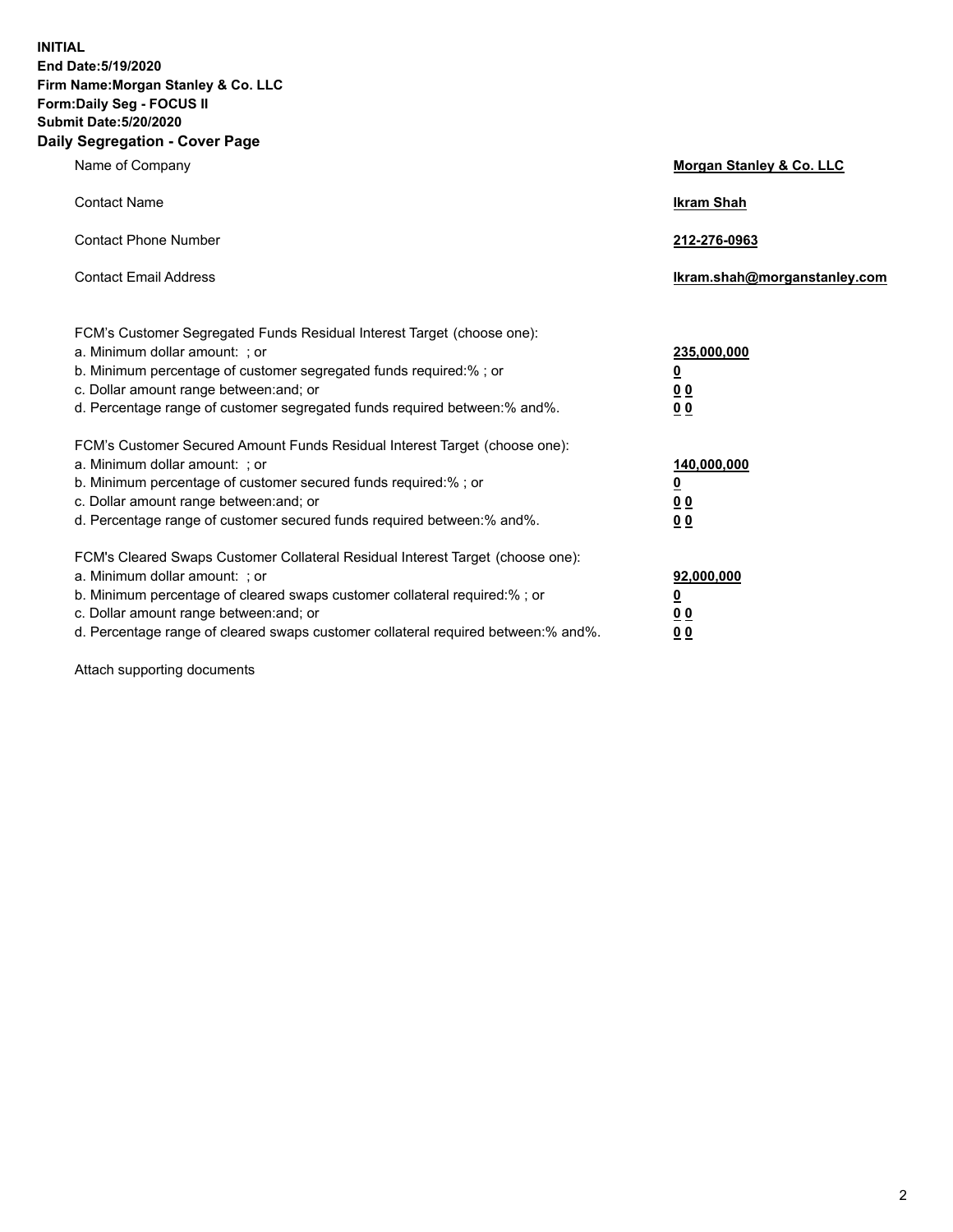## **INITIAL End Date:5/19/2020 Firm Name:Morgan Stanley & Co. LLC Form:Daily Seg - FOCUS II Submit Date:5/20/2020 Daily Segregation - Secured Amounts** Foreign Futures and Foreign Options Secured Amounts Amount required to be set aside pursuant to law, rule or regulation of a foreign government or a rule of a self-regulatory organization authorized thereunder **0** [7305] 1. Net ledger balance - Foreign Futures and Foreign Option Trading - All Customers A. Cash **4,312,409,848** [7315] B. Securities (at market) **2,850,852,476** [7317] 2. Net unrealized profit (loss) in open futures contracts traded on a foreign board of trade **183,606,770** [7325] 3. Exchange traded options a. Market value of open option contracts purchased on a foreign board of trade **5,233,190** [7335] b. Market value of open contracts granted (sold) on a foreign board of trade **-12,662,420** [7337] 4. Net equity (deficit) (add lines 1. 2. and 3.) **7,339,439,864** [7345] 5. Account liquidating to a deficit and account with a debit balances - gross amount **152,606,822** [7351] Less: amount offset by customer owned securities **-151,381,317** [7352] **1,225,505** [7354] 6. Amount required to be set aside as the secured amount - Net Liquidating Equity Method (add lines 4 and 5) **7,340,665,369** [7355] 7. Greater of amount required to be set aside pursuant to foreign jurisdiction (above) or line 6. **7,340,665,369** [7360] FUNDS DEPOSITED IN SEPARATE REGULATION 30.7 ACCOUNTS 1. Cash in banks A. Banks located in the United States **453,255,251** [7500] B. Other banks qualified under Regulation 30.7 **351,679,075** [7520] **804,934,326** [7530] 2. Securities A. In safekeeping with banks located in the United States **838,546,929** [7540] B. In safekeeping with other banks qualified under Regulation 30.7 **0** [7560] **838,546,929** [7570] 3. Equities with registered futures commission merchants A. Cash **12,097,550** [7580] B. Securities **0** [7590] C. Unrealized gain (loss) on open futures contracts **2,814,941** [7600] D. Value of long option contracts **0** [7610] E. Value of short option contracts **0** [7615] **14,912,491** [7620] 4. Amounts held by clearing organizations of foreign boards of trade A. Cash **0** [7640] B. Securities **0** [7650] C. Amount due to (from) clearing organization - daily variation **0** [7660] D. Value of long option contracts **0** [7670] E. Value of short option contracts **0** [7675] **0** [7680] 5. Amounts held by members of foreign boards of trade A. Cash **3,789,520,042** [7700] B. Securities **2,012,305,547** [7710] C. Unrealized gain (loss) on open futures contracts **180,791,829** [7720] D. Value of long option contracts **5,233,190** [7730] E. Value of short option contracts **-12,662,420** [7735] **5,975,188,188** [7740] 6. Amounts with other depositories designated by a foreign board of trade **0** [7760] 7. Segregated funds on hand **0** [7765] 8. Total funds in separate section 30.7 accounts **7,633,581,934** [7770] 9. Excess (deficiency) Set Aside for Secured Amount (subtract line 7 Secured Statement Page 1 from Line 8) **292,916,565** [7380]

- 10. Management Target Amount for Excess funds in separate section 30.7 accounts **140,000,000** [7780]
- 11. Excess (deficiency) funds in separate 30.7 accounts over (under) Management Target **152,916,565** [7785]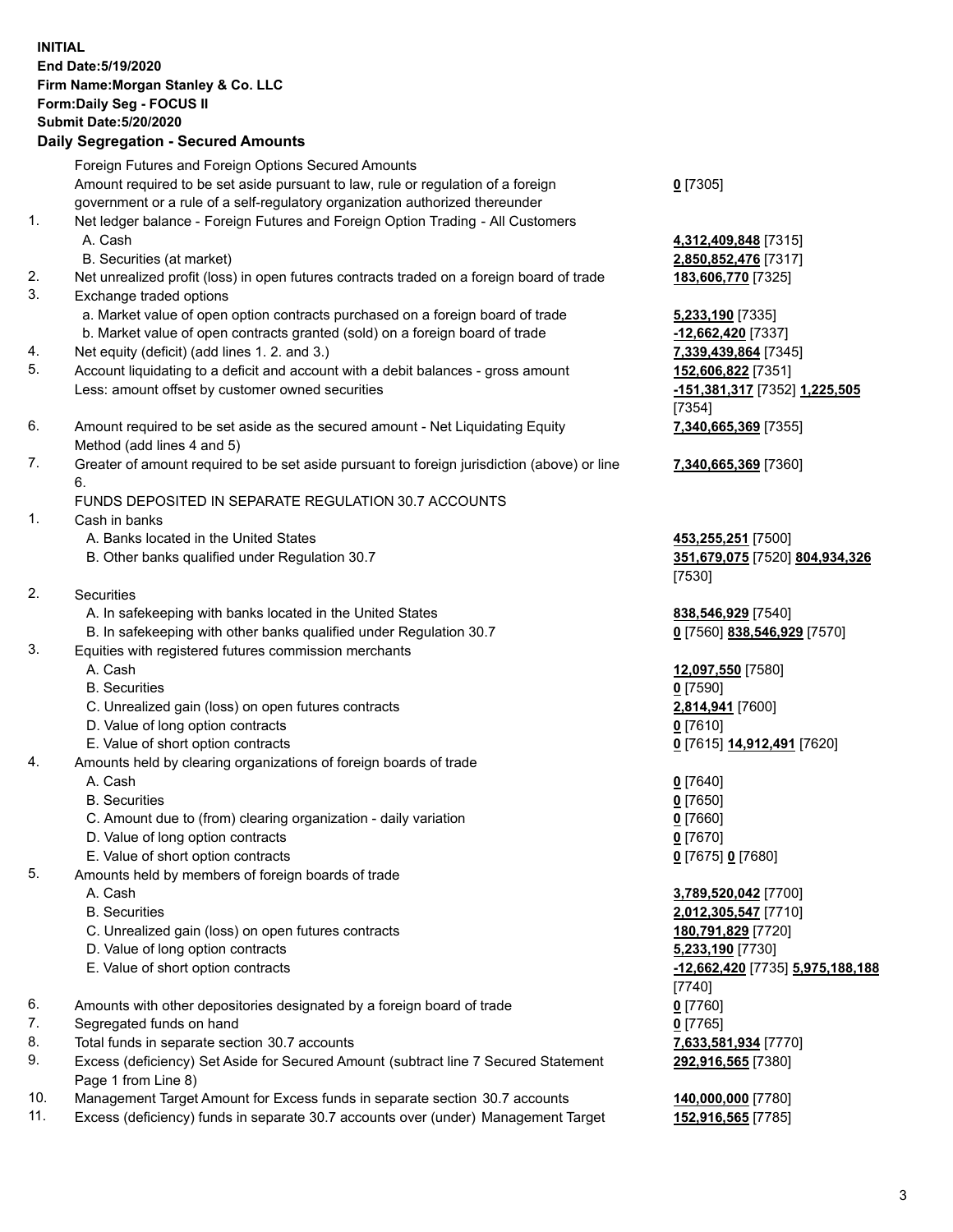**INITIAL End Date:5/19/2020 Firm Name:Morgan Stanley & Co. LLC Form:Daily Seg - FOCUS II Submit Date:5/20/2020 Daily Segregation - Segregation Statement** SEGREGATION REQUIREMENTS(Section 4d(2) of the CEAct) 1. Net ledger balance A. Cash **10,700,818,941** [7010] B. Securities (at market) **8,501,492,165** [7020] 2. Net unrealized profit (loss) in open futures contracts traded on a contract market **6,466,148,334** [7030] 3. Exchange traded options A. Add market value of open option contracts purchased on a contract market **568,319,093** [7032] B. Deduct market value of open option contracts granted (sold) on a contract market **-511,335,803** [7033] 4. Net equity (deficit) (add lines 1, 2 and 3) **25,725,442,730** [7040] 5. Accounts liquidating to a deficit and accounts with debit balances - gross amount **276,017,160** [7045] Less: amount offset by customer securities **-273,743,710** [7047] **2,273,450** [7050] 6. Amount required to be segregated (add lines 4 and 5) **25,727,716,180** [7060] FUNDS IN SEGREGATED ACCOUNTS 7. Deposited in segregated funds bank accounts A. Cash **4,030,243,459** [7070] B. Securities representing investments of customers' funds (at market) **0** [7080] C. Securities held for particular customers or option customers in lieu of cash (at market) **1,526,986,910** [7090] 8. Margins on deposit with derivatives clearing organizations of contract markets A. Cash **13,936,435,896** [7100] B. Securities representing investments of customers' funds (at market) **0** [7110] C. Securities held for particular customers or option customers in lieu of cash (at market) **6,974,505,255** [7120] 9. Net settlement from (to) derivatives clearing organizations of contract markets **-118,031,020** [7130] 10. Exchange traded options A. Value of open long option contracts **568,319,093** [7132] B. Value of open short option contracts **-511,335,803** [7133] 11. Net equities with other FCMs A. Net liquidating equity **12,567,303** [7140] B. Securities representing investments of customers' funds (at market) **0** [7160] C. Securities held for particular customers or option customers in lieu of cash (at market) **0** [7170] 12. Segregated funds on hand **0** [7150] 13. Total amount in segregation (add lines 7 through 12) **26,419,691,093** [7180] 14. Excess (deficiency) funds in segregation (subtract line 6 from line 13) **691,974,913** [7190] 15. Management Target Amount for Excess funds in segregation **235,000,000** [7194]

16. Excess (deficiency) funds in segregation over (under) Management Target Amount Excess

**456,974,913** [7198]